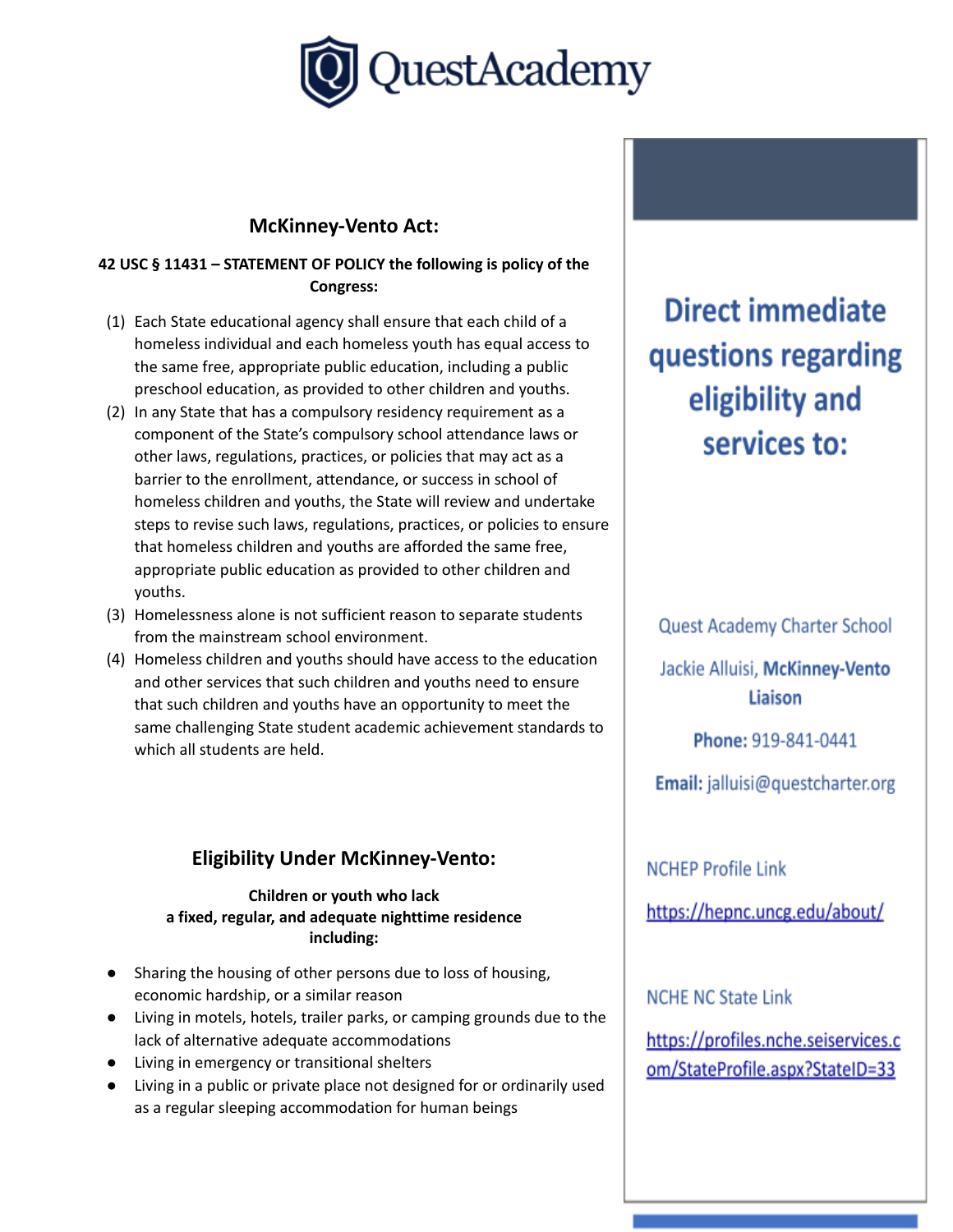

- Living in cars, parks, public spaces, abandoned buildings, substandard housing, bus or train stations, or similar settings
- Migratory children living in the above circumstances
- Unaccompanied youth living in the above circumstances

## **Parent/Unaccompanied Homeless Youth Rights:**

#### **Unaccompanied homeless youth are ensured the same educational rights that the McKinney-Vento Act provides for other homeless students, which include the right to:**

- Enroll immediately, even if they do not currently have paperwork normally required for enrollment.
- Attend either the local attendance area school or the school of origin, with the placement decision based on the student's best interest.
- Remain in the school of origin for the duration of the homelessness or until the end of the school year in which the student becomes permanently housed.
- Receive transportation to and from the school of origin.
- Receive educational services, such as free school meals, Title I services, participate in gifted and talented programs, vocational education, alternative education, and any other services comparable to what housed students receive.
- Not be stigmatized or segregated on the basis of their status as homeless.

# *NCHE Parent Right Brochure:*

## *English & Spanish*

#### In addition to the provisions that apply to all homeless students, the McKinney-ento Act includes the following **provisions specifically for unaccompanied homeless youth:**

- Unaccompanied homeless youth shall be immediately enrolled without proof of guardianship.
- During a dispute over school selection or enrollment, unaccompanied homeless youth shall receive a written statement explaining the school's decision, the youth's right to appeal the decision, and a referral to the local liaison.

# *NCHEP Youth Educational Rights Posters*

## *English & Spanish*